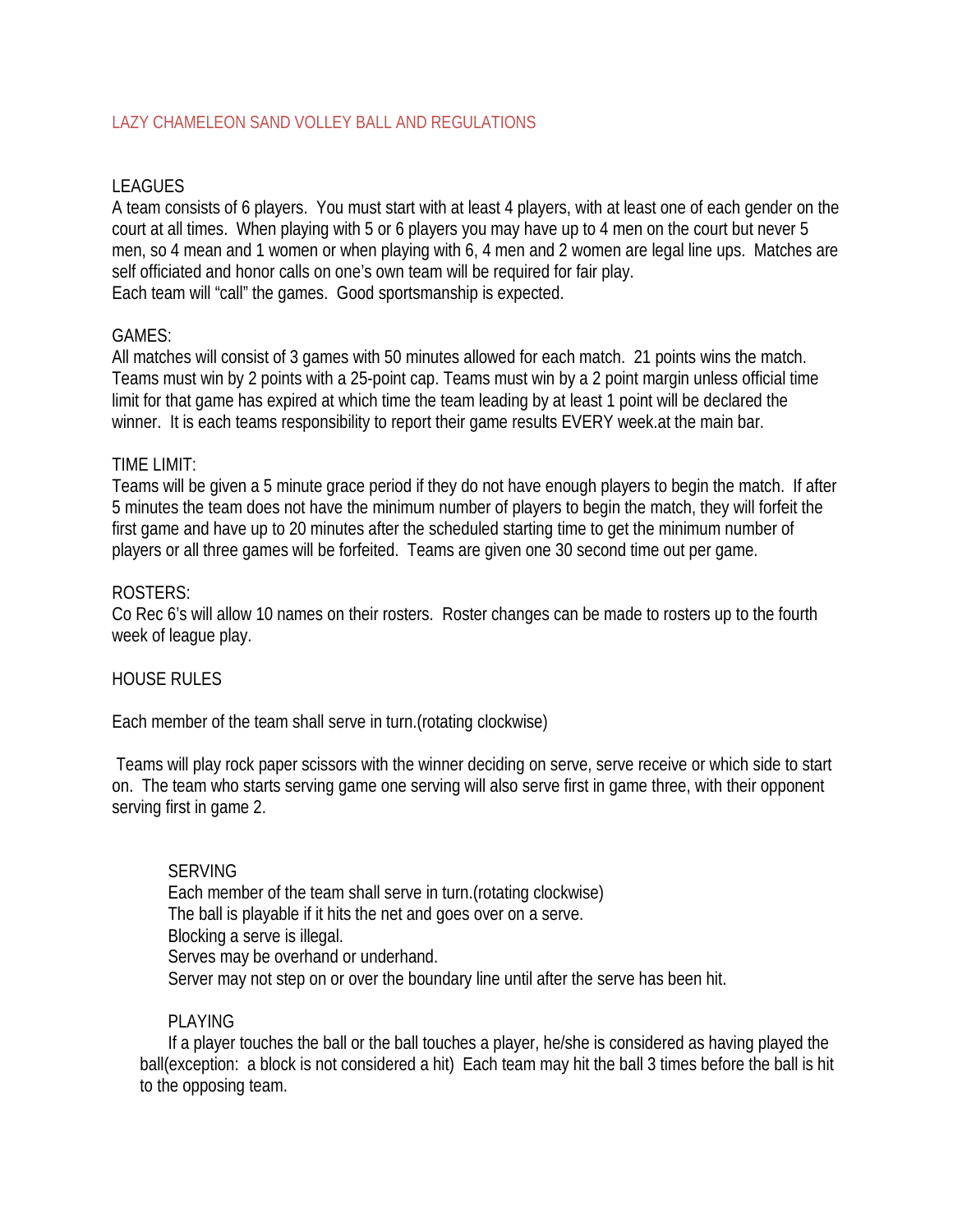Players are not permitted to scoop, hold or lift the ball. Players may NOT touch the net.

Players are not permitted to spike the ball on the serve. Players are not allowed to come from back to front to spike.

It is legal to contact the ball with any part of the body above the knee as long as the ball rebounds immediately and does not "lie" against the body. Kicking is not permitted.

It is permissible to run out of bounds and play a ball before it contacts an object out of bounds. Once it hits an object out of bounds it is a dead ball.

When a ball touches a boundary line, it is considered good. A double contact is allowed when making your first hit only(double contact – ball hitting two body parts on one attempt to play the ball). A ball touching the body more than once in succession is considered a double hit on the 2<sup>nd</sup> or 3<sup>rd</sup> contact. A block is not considered a first hit, you will still have 3 contact after the block touches the ball.

A ball touching the body more than once in succession is considered a double hit and is illegal except when blocking or on a hard driven spike.

A ball hit into the net by a team may still be kept in play provided the net isn't touched by the player or it is not the third hit.

If 2 players contact the ball simultaneously, it counts as one hit and either player may play the next hit.

A spiker must contact the ball on his/her side but may in the course of the follow through cross over, but not touch the net. A player may never cross the plain of the net while blocking. A player may cross the plain of the net while blocking.

Substitutions may be made during the game into the server position only. Males must sub for males and the same for women.

Players may cross the centerline below the net during play provided that this does not interfere with the opponent's play.

All team names should be fun and good sports. The Lazy Chameleon has the right to ask any team to change names should we deem as inappropriate. The Lazy Volleyball Coordinator has the authority to make final decisions regarding anything questionable and/or not covered by the rules and regulations.

Players must be 21 years of age or older to participate during league play. Glass is not permitted anywhere on the sand courts. Outside food/alcohol is prohibited. If a team cannot make the game, it is their responsibility to contact the opposing team to reschedule. Rescheduled games will be conducted on Saturday or Sunday afternoons. Games will never be cancelled prior to game time due to weather. They may be cancelled or rescheduled at game time due to severe weather.